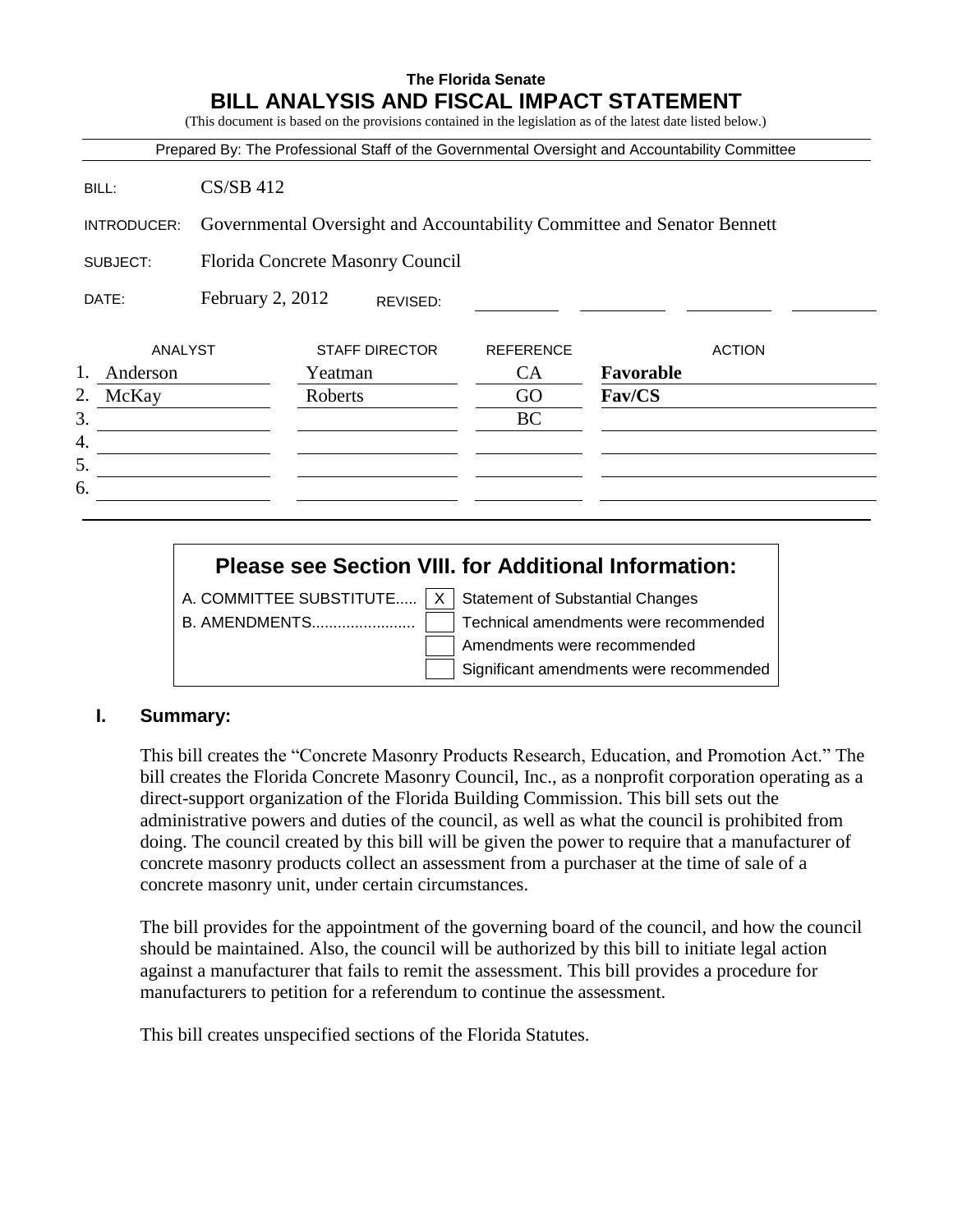### **II. Present Situation:**

### **Check-off Programs**

Commodity check-off programs are cooperative efforts by groups of suppliers intended to enhance their individual and collective profitability. The term "check-off" refers to the collection of a fee and comes from the concept of checking off the appropriate box on a form to authorize a contribution for a specific purpose. These assessments are pooled together to finance programs to enhance producer welfare. As demonstrated in agriculture, lumber, and other industries, checkoff programs provide a mechanism by which every producer supports research, education, and promotion efforts intended to expand markets.

### **Examples of State Industry Marketing Structures**

### *Citrus Industry*

The Department of Citrus (Department) currently administers a single program responsible for citrus marketing, research, and regulation. Department responsibilities include adopting and enforcing rules and regulations related to minimum maturity and quality standards for citrus fruits, as well as their harvesting, packing, and processing. Also the Department conducts market and scientific research programs relating to citrus products. The Department is responsible for preparing and disseminating information to members of the citrus industry, including citrus growers, handlers, shippers, producers, and other industry-related persons and organizations. The Department promotes citrus products via advertising, public relations, and consumer/trade communications. The department is also responsible for implementing the policies of the Florida Citrus Commission, which serves as the board of directors for the agency.<sup>1</sup>

The Florida Department of Citrus has regulatory responsibility for all aspects of the citrus industry. The department is funded by the "box tax" and the equalizing excise tax. The box tax is an excise tax levied on each standard field box of fruit grown and placed into the primary channel of trade in Florida. The equalizing excise tax is assessed on processed citrus products imported into the state at a rate equal to the box tax. The majority of the proceeds of these taxes must be used by the department to advertise Florida citrus products.<sup>2</sup>

### *Florida Beef Council*

The Florida Beef Council is a wholly-owned corporation of the Florida Cattlemen's Association. Created by the Beef Market Development Act, the Council functions as the promotional and educational arm of the beef industry in the state of Florida.<sup>3</sup>

Council activities are funded by beef producers through a federally mandated check-off program, paying one dollar per head on all cattle sold in the state. Half of those funds collected in Florida are designated for national promotion, research, consumer information, and industry information programs. The other half is used in Florida to disseminate nutritional and product information to

 $\overline{a}$ 

<sup>1</sup> Office of Program Policy Analysis and Government Accountability (OPPAGA), Florida Government Accountability Report, Department of Citrus, available at <http://www.oppaga.state.fl.us/profiles/4127/> (last visited November 21, 2011).

 $2$  Section 601.15, F.S.

<sup>&</sup>lt;sup>3</sup> Section 570.9135, F.S.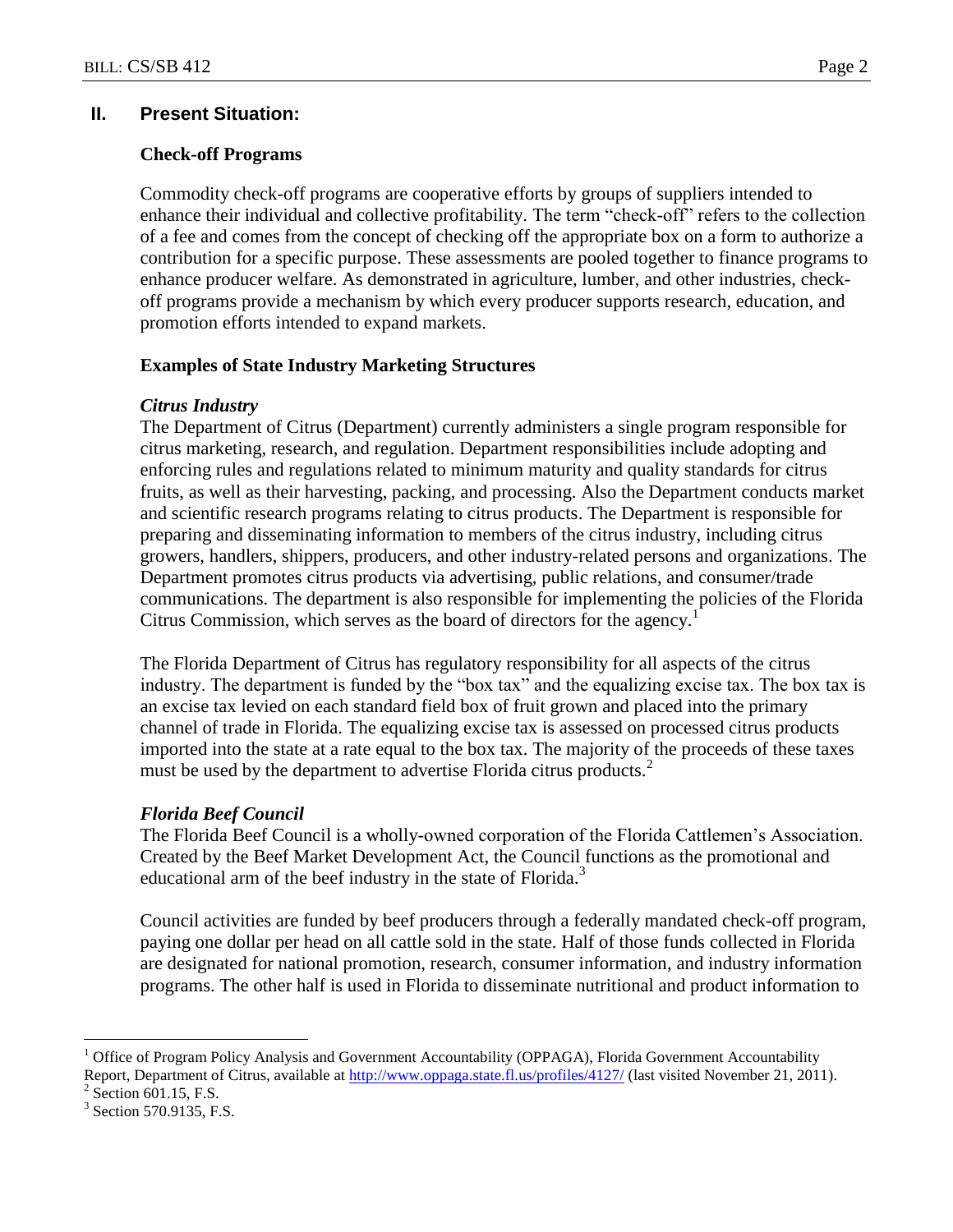the media, food service and retail industries, school educators, health professionals, consumers, and producers.<sup>4</sup>

The Florida Beef Council's activities are governed by a board of directors comprised of representatives from all segments of the beef industry.<sup>5</sup>

### *Florida Building Commission*

The Florida Building Commission is established in Ch. 553, F.S., within the Department of Business and Professional Regulation (DBPR) and consists of 25 members that are appointed by the Governor and confirmed by the Senate.<sup>6</sup> The Commission is responsible for adopting and enforcing the Florida Building Code as a single, unified state building code used to provide effective and reasonable protection for the public safety, health and welfare.<sup>7</sup> The Florida Building Code is required to be updated every three years by the Florida Building Commission.<sup>8</sup> Pursuant to s. 553.73, F.S., the Commission is authorized to adopt internal administrative rules, impose fees for binding code interpretations, and use the rule adoption procedures listed under Ch. 120, F.S., to approve amendments to the building code.<sup>9</sup>

# **III. Effect of Proposed Changes:**

**Section 1** provides for an unspecified section of Florida Statutes as follows:

### *Short title*

May be cited as the "Concrete Masonry Products Research, Education, and Promotion Act."

# *Definitions*

The bill defines the following terms used in the act:

- "Commission" means the Florida Building Commission.  $\bullet$
- "Concrete masonry products" refers to a broad class of products, including, but not limited to, concrete masonry units and hardscape products such as concrete pavers and segmental retaining wall units that are manufactured on a block machine using dry-cast concrete.
- "Concrete masonry unit" means a concrete masonry product that is a man-made masonry unit having a nominal width of 3 inches or greater and manufactured by a block machine using dry-cast concrete. The term includes, but is not limited to, gray block, architectural block, concrete brick, concrete masonry units to be post-tensioned, concrete masonry units to be surface-bonded, sound wall block, and fence block. The term does not include concrete veneer units having a width of less than 3 inches, segmental retaining wall units, concrete pavers, clay brick, clay masonry units, precast panels, cast stone, adhered manufactured stone masonry veneer, calcium silicate units, lintels and sills, articulating concrete or revetment block, autoclave-aerated concrete, and dimension stone.

 $\overline{a}$ 

<sup>4</sup> Florida Cattlemen Association, Beef Council, available at<http://www.floridacattlemen.org/fbc.html> (last visited November 21, 2011).

<sup>5</sup> *Id.*

<sup>6</sup> *See* s. 553.74(1)(a)-(w), F.S.

<sup>7</sup> Sections 553.73 and 553.74, F.S.

<sup>8</sup> Section 553.73(7)(a), F.S. *See also* Florida Department of Business & Professional Regulation, Florida Building Commission, [http://www.floridabuilding.org/fbc/information/building\\_commission.htm](http://www.floridabuilding.org/fbc/information/building_commission.htm) (last visited November 21, 2011).

<sup>&</sup>lt;sup>9</sup> See ss. 553.76, 553.775, and 553.73(7), F.S., respectively.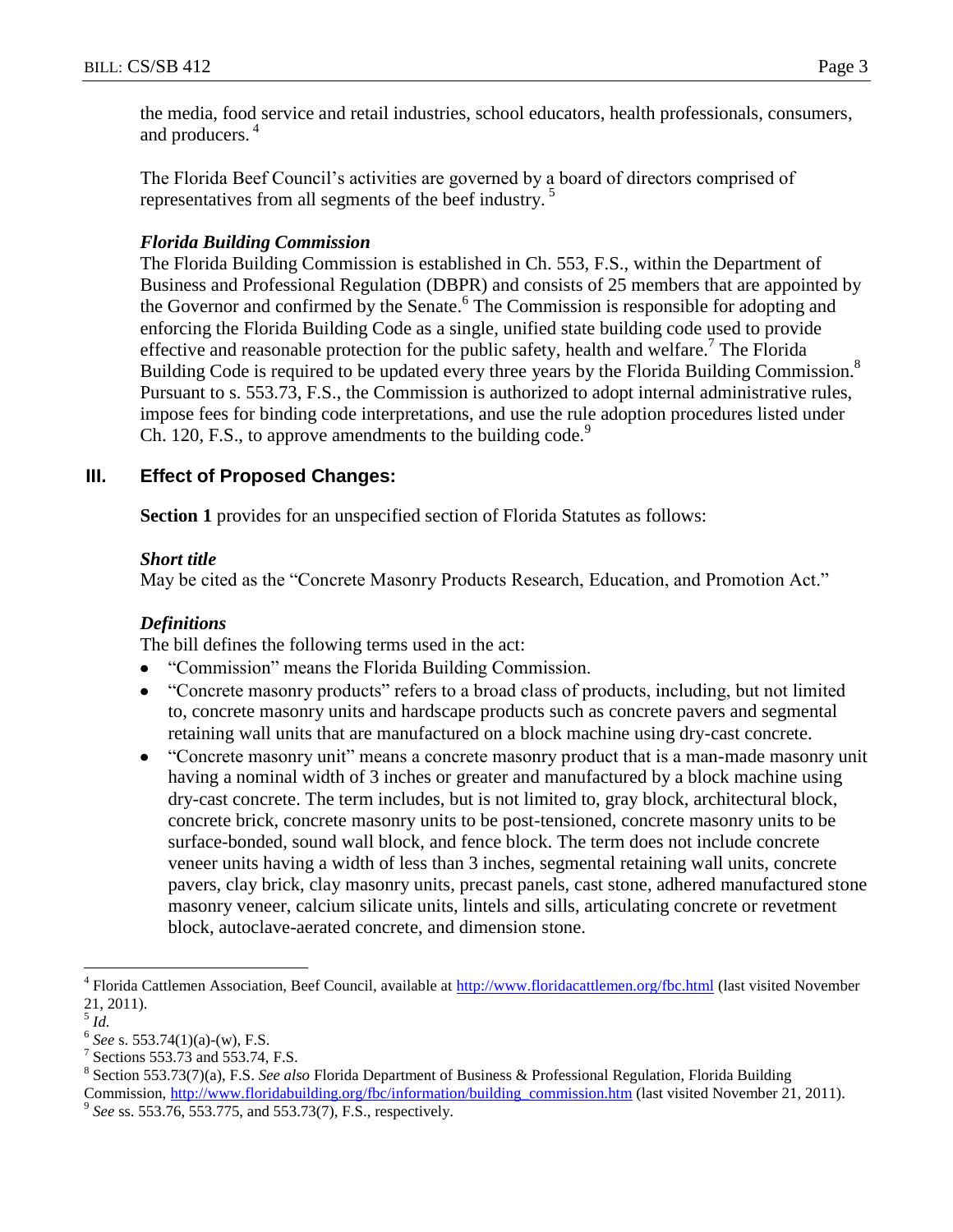- "Council" means the Florida Concrete Masonry Council, Inc.
- "Machine cavity" means the open space in the mold of a block machine capable of forming a single masonry unit that has nominal plan dimensions of 8 inches by 16 inches.
- "Manufacturer" means a person engaged in the business of manufacturing concrete masonry units.
- "Masonry unit" means a noncombustible building product intended to be laid by hand or to be joined using mortar, grout, surface bonding, post-tensioning, or some combination of these methods.

### *Florida Concrete Masonry Council, Inc.*

The bill creates a nonprofit corporation organized under the laws of this state and operating as a direct-support organization of the Florida Building Commission. The council may levy an assessment of 1 cent per concrete masonry unit that is produced and sold by a manufacturer in the state if the imposition of the assessment is approved by referendum of the state's concrete masonry manufacturers. The proceeds of the assessment shall be used to fund the activities of the council.

The council must:

- Plan, implement, and conduct programs of education, promotion, research, and consumer  $\bullet$ information and industry information which are designed to strengthen the market position of the concrete masonry industry in this state and in the nation, to maintain and expand domestic and foreign markets, and to expand the uses for concrete masonry products.
- Use the proceeds of the assessment for the purpose of funding research, education, promotion, and consumer and industry information of concrete masonry products in this state and in the nation.
- Coordinate research, education, promotion, industry, and consumer information programs with national programs or programs of other states.
- Develop new uses and markets for concrete masonry products.
- Develop and improve educational access to individuals seeking employment in the field of concrete masonry.
- Develop methods of improving the quality of concrete masonry products for the purpose of windstorm protection.
- Develop methods of improving the energy efficiency attributes of concrete masonry products.
- Inform and educate the public concerning the sustainability and economic benefits of concrete masonry products.
- Serve as a liaison within the concrete masonry and other construction industries of the state and elsewhere in matters that would increase efficiencies that ultimately benefit both the consumer and the concrete masonry industry.
- Buy, sell, mortgage, rent, or improve, in any manner that the council considers expedient, real property or personal property, or both.
- Publish and distribute such papers or periodicals as the board of directors considers necessary to encourage and accomplish the purposes of the council.
- Do all other acts necessary or expedient for the administration of the affairs and attainment of the purposes of the council.
- Approve an annual plan, budget, and audit for the council.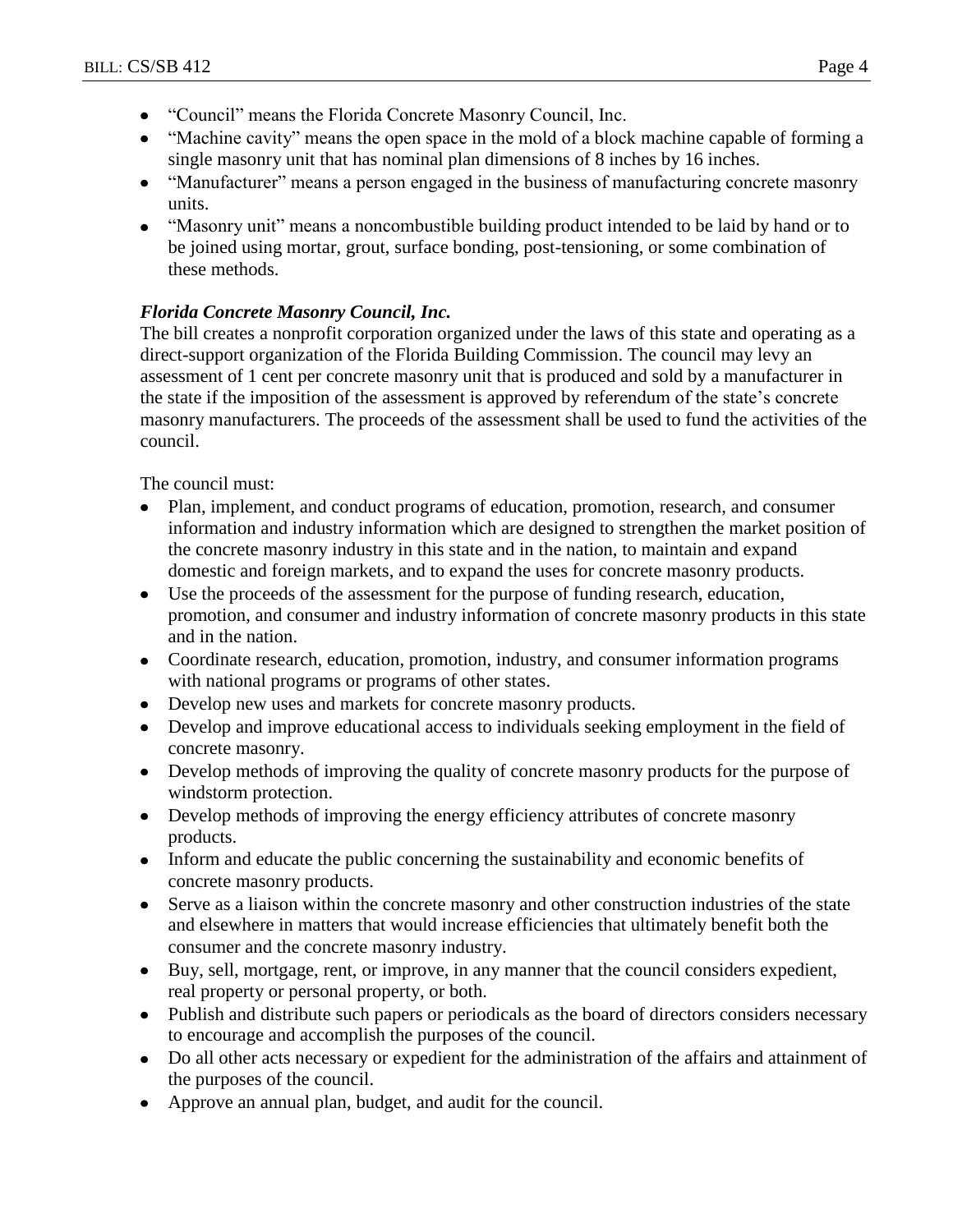- Participate in a political campaign, or state or local ballot initiatives.  $\bullet$
- Use receipts to benefit directors, officers, or other private persons, except that the council  $\bullet$ may pay reasonable compensation for services rendered by staff employees and may make payments and distributions to further the purposes of the act.
- Participate in activities prohibited for non-profit corporations under federal tax law.
- Pursue any activities that are not in furtherance of the council's specific and primary purposes.

### *Governing Board*

The Florida Concrete Masonry Council, Inc., shall be governed by a board of directors composed of 15 members.

### *Referendum on Assessments*

All concrete masonry manufacturers in this state may vote in a referendum to determine whether the council may levy an assessment of 1 cent per concrete masonry unit. The referendum shall pose the question: "Do you approve of authorizing the Florida Concrete Masonry Council, Inc., to levy an assessment, pursuant to Florida law, of \$0.01 per concrete masonry unit sold by a manufacturer in this state, to be used for the education of concrete masonry workers, research, and the promotion of concrete masonry products?" The duration of an authorization to levy the assessment may not exceed 5 years following the date of the approval of the levy unless reauthorized.

# *Administrative Powers and Duties of the Council*

The bill establishes the powers and duties of the council, including establishing an office in the state, the power to receive and disburse funds to be used in implementing the programs, the duty to keep books and records maintained in the ordinary course of business, and the duty to prepare reports as required. In addition, the council may conduct or contract for research programs, disseminate information benefiting the consumer and the concrete masonry industry, and respond to requests from government bodies concerning concrete. It may also sue and be sued as a council without individual members being liable for acts within the scope of the powers of the act. The council may borrow money and maintain emergency reserves in amounts not to exceed 50 percent of the anticipated annual income of the council. It can also appoint advisory groups, hire and administer a staff of employees, and cooperate with other entities having similar objectives. The council also has authority to send an authorized agent upon the premises of any market agency or agent, or collection agency or agent, to examine the accounts to ensure the payment of assessments due, and perform all other acts to further its objectives which are not prohibited by law.

# *Acceptance of Grants and Gifts*

The bill authorizes the council to receive grants and donations provided that there are no restrictions that it considers to be inconsistent with the objectives of the program.

### *Payments to Organizations*

The bill establishes procedures by which the council can fund other organizations for services rendered through a written agreement which is consistent with the objectives of the program.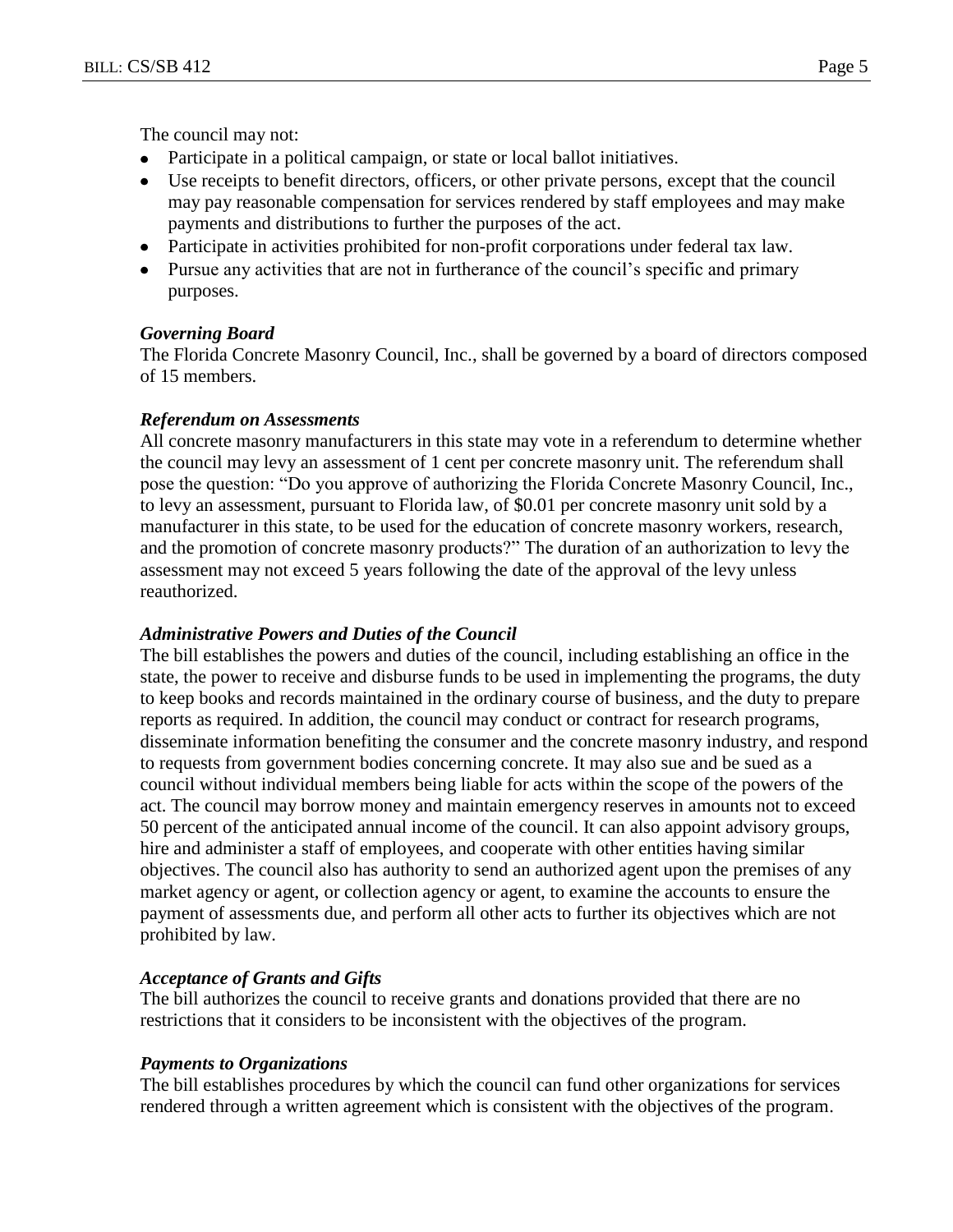### *Collection of Moneys at Time of Sale*

Each manufacturer shall assess from the purchaser, at the time of sale by the manufacturer, the assessment levied by the council. The amount of the assessment must be separately stated on all receipts, invoices, or other evidence of sale as the "Florida Building Sustainability Fee."

#### *Vote On Continuing the Assessment*

Upon the delivery by certified mail to the council of petitions that represent at least 25 percent of all concrete masonry manufacturers that ask, "Shall the assessment authorized by the Concrete Masonry Products Research, Education, and Promotion Act continue?" the council shall, within 90 days after the receipt of the petitions, conduct a referendum to determine whether a majority of the votes cast in the referendum support the continuation of the Concrete Masonry Products Research, Education, and Promotion Act. All signatures must be collected within a 12-month period.

#### *Bylaws*

The council shall, by September 30, 2012, adopt bylaws to carry out the intents and purposes of the bill. The bill also provides procedures for amending the bylaws.

**Section 2** provides an effective date of July 1, 2012.

### **IV. Constitutional Issues:**

A. Municipality/County Mandates Restrictions:

None.

B. Public Records/Open Meetings Issues:

None.

C. Trust Funds Restrictions:

None.

D. Other Constitutional Issues:

Mandatory check-off programs have been challenged on First Amendment grounds for compelling producers to fund speech with which a producer may not agree. In *United States v. United Foods, Inc.*, a mushroom producer refused to pay an assessment used primarily to fund advertisements promoting mushroom sales. The Supreme Court struck down the check off, finding that the assessments were not permitted under the First Amendment.<sup>10</sup> In another case, *Johanns v. Livestock Marketing Ass'n*, associations and individuals brought action against the US Department of Agriculture, seeking relief with respect to communications made using mandatory contributions collected from beef

 $\overline{a}$ 

<sup>10</sup> *United States v. United Foods, Inc.,*121 S.Ct. 2334 (2001)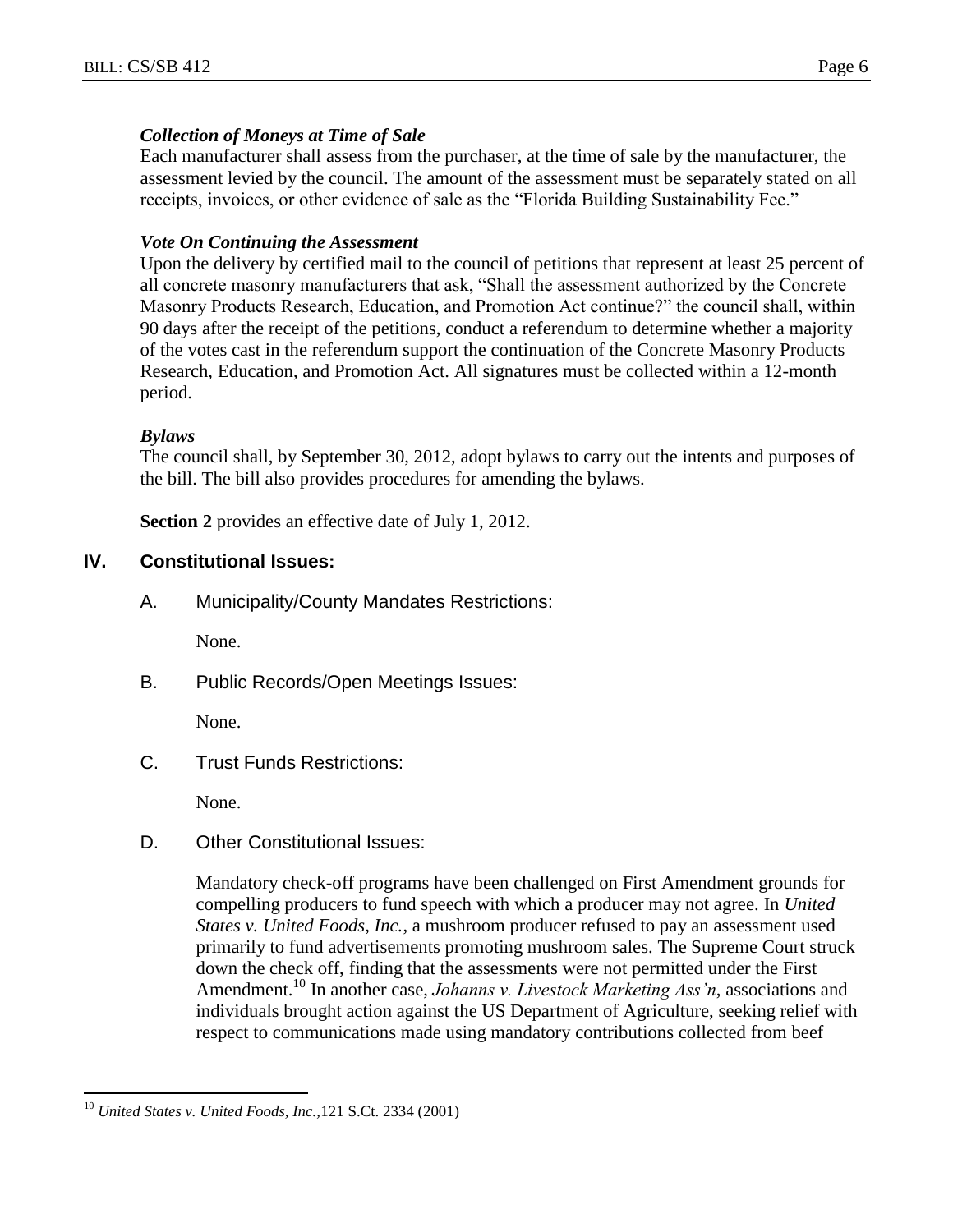producers pursuant to federal law. The Supreme Court held $11$  that generic advertising funded by targeted assessment on beef producers was "government speech," not susceptible to First Amendment compelled-subsidy challenge.

This bill contains a referendum process by which all producers must vote on the assessment, with the outcome determined by simple majority. This referendum process would presumably be something a court would consider in evaluating whether the assessment is mandatory. In determining whether any communications made by the council are in effect government speech, which is not subject to a First Amendment compelled-subsidy challenge, a court would presumably look to the fact that the Legislature specified the types of information that council is authorized to disseminate.

### **V. Fiscal Impact Statement:**

A. Tax/Fee Issues:

None.

B. Private Sector Impact:

The 1 cent charged per concrete masonry unit may be passed along to the consumer. This assessment would affect those who purchase large quantities of concrete blocks for construction. It is unknown how much revenue this will generate for the Florida Concrete Masonry Council. Concrete masonry manufacturers may experience an increase in the demand for concrete as a result of the masonry promotion programs and advertising.

C. Government Sector Impact:

None.

### **VI. Technical Deficiencies:**

None.

#### **VII. Related Issues:**

None.

# **VIII. Additional Information:**

A. Committee Substitute – Statement of Substantial Changes: (Summarizing differences between the Committee Substitute and the prior version of the bill.)

# **CS by Governmental Oversight and Accountability on February 1, 2012:**

The CS adds a provision that prohibits the council from participating in any state or local ballot initiative.

 $\overline{a}$ <sup>11</sup> *Johanns v. Livestock Marketing Ass'n*, 125 S.Ct. 2055 (2005)